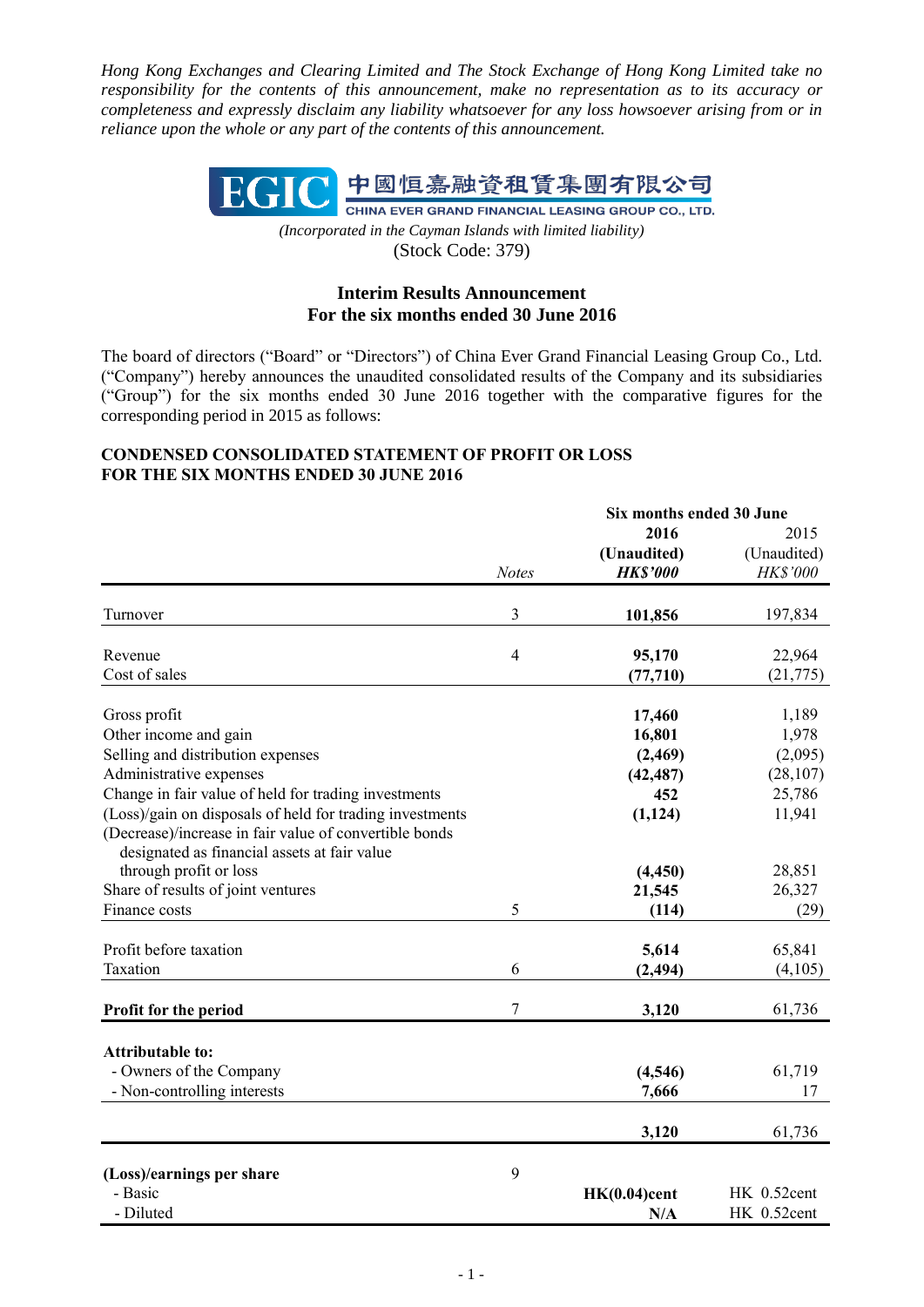### **CONDENSED CONSOLIDATED STATEMENT OF PROFIT OR LOSS AND OTHER COMPREHENSIVE INCOME FOR THE SIX MONTHS ENDED 30 JUNE 2016**

|                                                                    | Six months ended 30 June |             |  |
|--------------------------------------------------------------------|--------------------------|-------------|--|
|                                                                    | 2016                     | 2015        |  |
|                                                                    | (Unaudited)              | (Unaudited) |  |
|                                                                    | <b>HK\$'000</b>          | HK\$'000    |  |
| <b>Profit for the period</b>                                       | 3,120                    | 61,736      |  |
|                                                                    |                          |             |  |
| Other comprehensive (expenses)/income                              |                          |             |  |
| Items that may be reclassified subsequently                        |                          |             |  |
| to profit or loss:                                                 |                          |             |  |
| Share of other comprehensive (expense)/income<br>of joint ventures | (51)                     | 815         |  |
|                                                                    |                          |             |  |
| Other comprehensive (expense)/income for the period                | (51)                     | 815         |  |
|                                                                    |                          |             |  |
| Total comprehensive income for the period                          | 3,069                    | 62,551      |  |
| Total comprehensive income attributable to:                        |                          |             |  |
| - Owners of the Company                                            | (4,597)                  | 62,534      |  |
| - Non-controlling interests                                        | 7,666                    | 17          |  |
|                                                                    |                          |             |  |
|                                                                    | 3,069                    | 62,551      |  |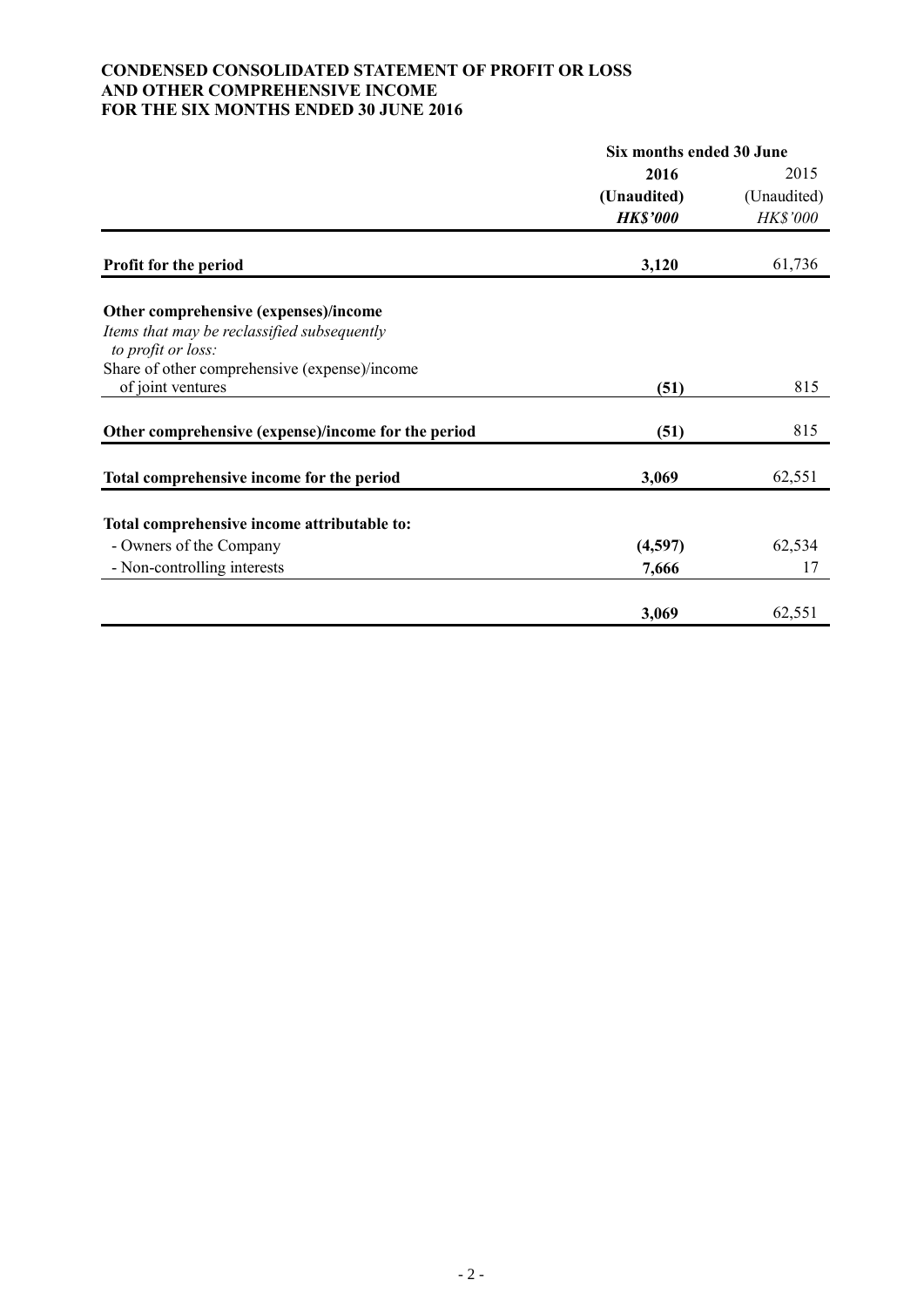# **30 June** 31 December **2016** 2015 **(Unaudited)** (Audited) *Notes HK\$'000 HK\$'000* **Non-Current Assets** Plant and equipment **27,445** 1,347 Available-for-sale investments **25,800** 2,000 Goodwill **39,564** - Interests in joint ventures **784,531** 763,852 Finance lease receivables 10 518,842 Club debentures **350** 350 **1,396,532** 767,549 **Current Assets Inventories 9,804** 8,746 Trade receivables, other receivables, deposits and prepayments 11 **94,878** 29,598 Convertible bonds designated as financial assets at fair value through profit or loss **a**  $36,450$ Other loan receivables **30,000** - **30,000** Amount due from a joint venture **466** Held for trading investments **119,515** 44,117 Deposits placed with financial institutions **1,830** 54,720 Restricted deposits and bank deposits **131,406** Bank balances and cash **362,765** 394,867 **750,664** 568,498 **Current Liabilities** Trade and other payables and accruals 12 269,629 72,754 Taxation payable **37,308** 36,982 Obligations under finance leases **401** 302 Other loans **3,500** 2,293 **310,838** 112,331 **Net Current Assets 439,826** 456,167 **Total Assets less Current Liabilities 1,836,358** 1,223,716 **Capital and Reserves** Share capital **119,192** 119,192 119,192 Reserves **1,083,754** 1,088,351 Equity attributable to owners of the Company **1,202,946** 1,207,543 Non-controlling interests **121,030** 845 **Total Equity 1,323,976** 1,208,388 **Non Current Liabilities** Obligations under finance leases **353** 555 Borrowings **496,200** - Deferred tax liabilities **15,829** 14,773 **512,382** 15,328

# **CONDENSED CONSOLIDATED STATEMENT OF FINANCIAL POSITION AS AT 30 JUNE 2016**

**1,836,358** 1,223,716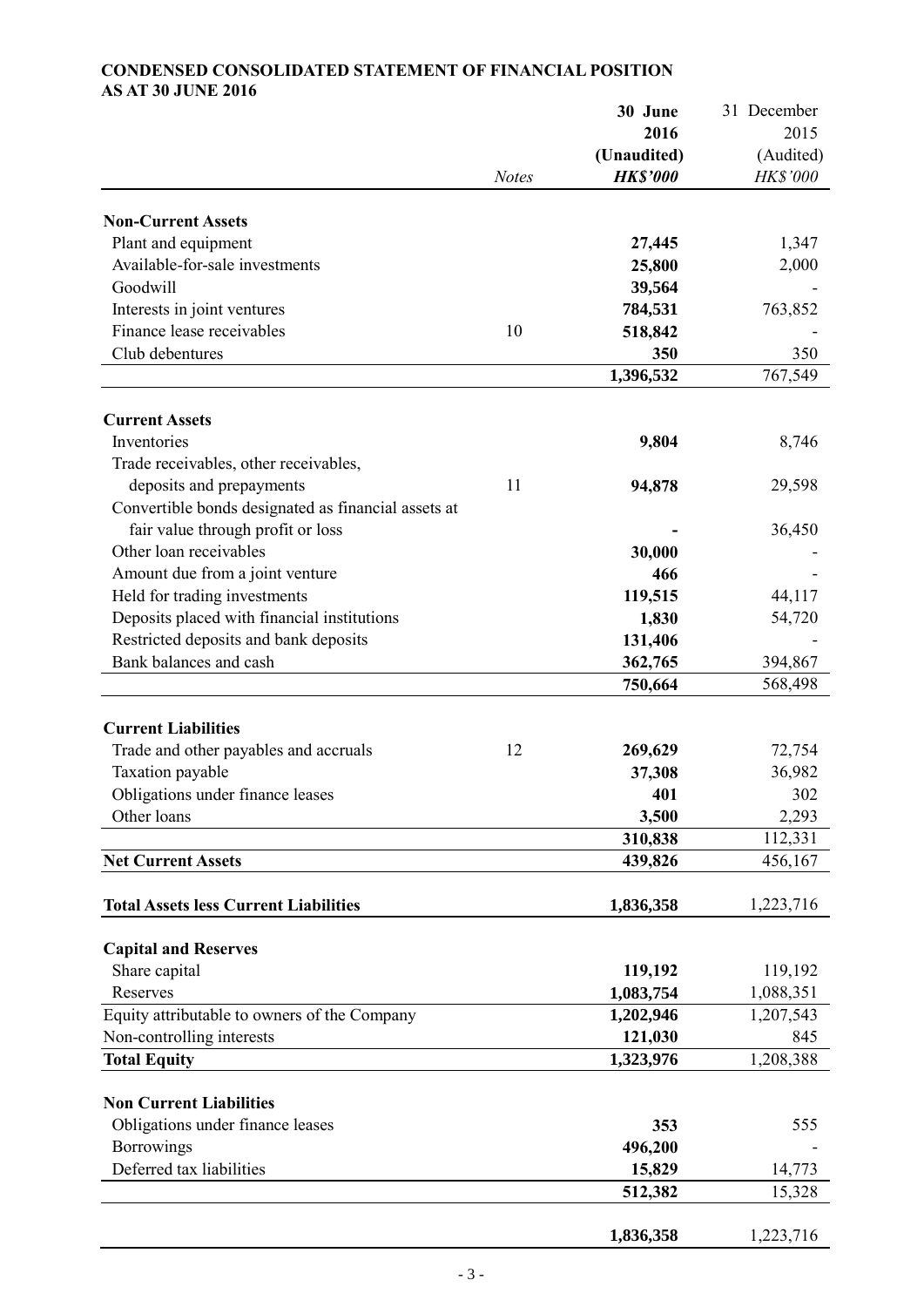### **NOTES**

### 1. BASIS OF PRESENTATION

The condensed consolidated financial statements for the six months ended 30 June 2016 have been prepared in accordance with the Hong Kong Accounting Standard ("HKAS") 34 "Interim Financial Reporting" issued by the Hong Kong Institute of Certified Public Accountants ("HKICPA") and the applicable disclosure requirements of Appendix 16 to the Rules Governing the Listing of Securities ("Listing Rules") on The Stock Exchange of Hong Kong Limited.

# 2. PRINCIPAL ACCOUNTING POLICIES

The condensed consolidated financial statements have been prepared on the historical cost basis other than certain financial instruments measured at fair value through profit or loss and investment properties measured at fair value.

The accounting policies and methods of computation used in the condensed consolidated financial statements for the six months ended 30 June 2016 are the same as those followed in the preparation of the Company's annual financial statements for the year ended 31 December 2015.

In the current interim period, the Group has adopted and applied, for the first time, certain new interpretation and amendments to the Hong Kong Financial Reporting Standards ("HKFRSs") issued by the HKICPA that are mandatorily effective for the current interim period.

The application of these new interpretation and amendments to HKFRSs in the current interim period has had no material effect on the amounts reported in the condensed consolidated financial statements and/or disclosures set out in the condensed consolidated financial statements.

### 3. TURNOVER

Turnover represents the amounts received and receivable from sales of polishing materials and equipment (net of allowances and returns), finance lease interest income and service fee income, and gross proceeds from sale of held for trading investments during the period.

|                                                          | Six months ended 30 June |                 |  |
|----------------------------------------------------------|--------------------------|-----------------|--|
|                                                          | 2016                     | 2015            |  |
|                                                          | (Unaudited)              | (Unaudited)     |  |
|                                                          | <b>HK\$'000</b>          | <b>HK\$'000</b> |  |
|                                                          |                          |                 |  |
| Sales of polishing materials and equipment               | 22,091                   | 22,964          |  |
| Finance lease                                            | 73,079                   |                 |  |
| Gross proceeds from sale of held for trading investments | 6,686                    | 174,870         |  |
|                                                          |                          |                 |  |
|                                                          | 101,856                  | 197,834         |  |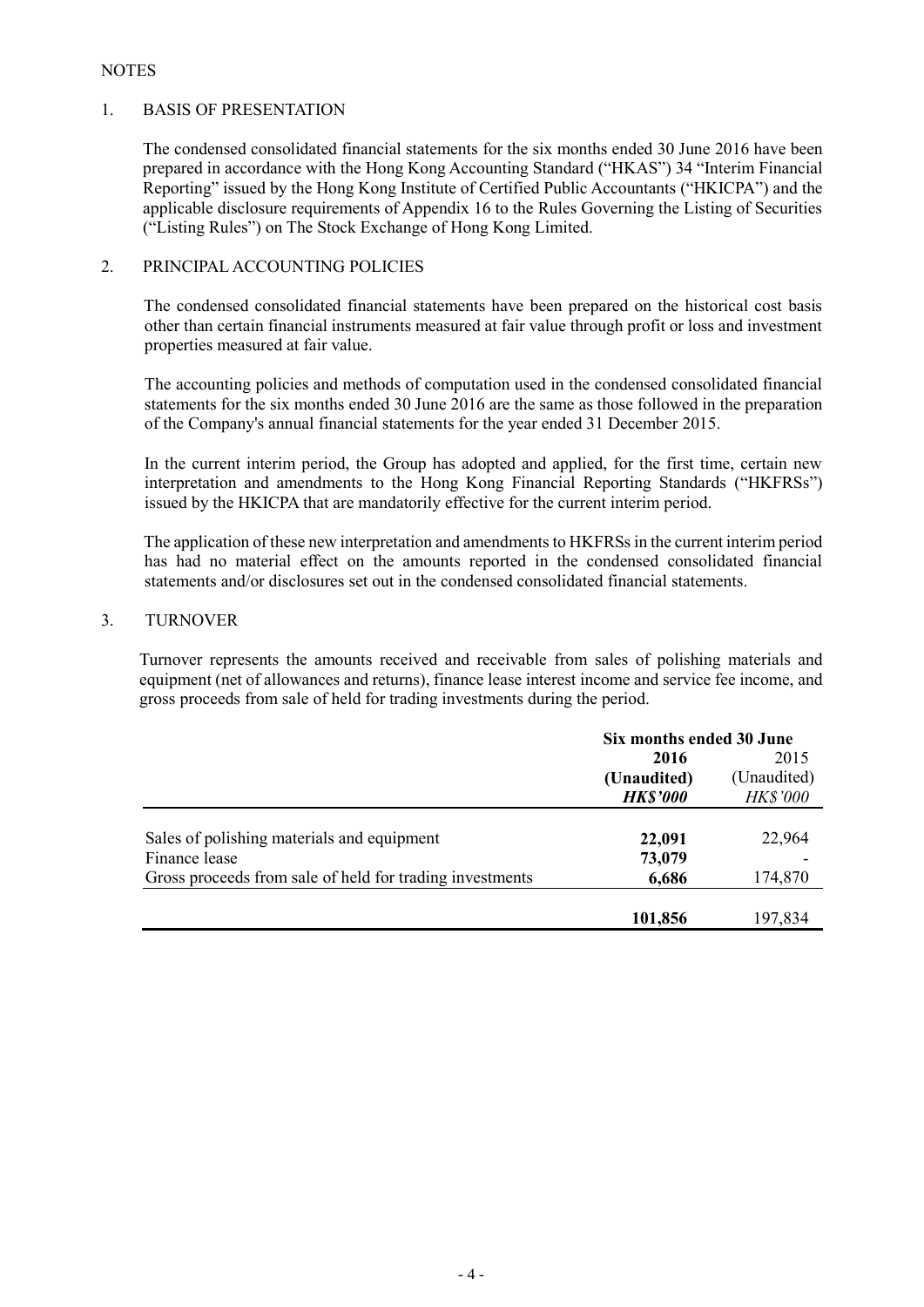### 4. SEGMENTAL INFORMATION

Information reported to the Board, being the chief operating decision maker, for the purpose of resource allocation and performance assessment focuses on the nature of the operations of the Group.

The Group's operating and reportable segments are as follows:

| Polishing materials and equipment - |                          | sale of polishing materials and equipment                                                                                            |
|-------------------------------------|--------------------------|--------------------------------------------------------------------------------------------------------------------------------------|
| Finance lease                       |                          | provision of finance lease services and financing services                                                                           |
| Terminal and logistics services     |                          | loading and discharging services, storage services, and<br>leasing of terminal facilities and equipment                              |
| Investment                          | $\overline{\phantom{a}}$ | investments in held for trading investments, convertible<br>bonds, available-for-sale investments and derivative<br>financial assets |

The analysis of the revenue and segment result of the Group by operating and reporting segments is as follows:

|                                   | Revenue         |                          | Segment results |                 |
|-----------------------------------|-----------------|--------------------------|-----------------|-----------------|
|                                   |                 | Six months ended 30 June |                 |                 |
|                                   | 2016            | 2015                     | 2016            | 2015            |
|                                   | (Unaudited)     | (Unaudited)              | (Unaudited)     | (Unaudited)     |
|                                   | <b>HK\$'000</b> | HK\$'000                 | <b>HK\$'000</b> | <b>HK\$'000</b> |
|                                   |                 |                          |                 |                 |
| Segments                          |                 |                          |                 |                 |
| Polishing materials and equipment | 22,091          | 22,964                   | (7,139)         | (4,739)         |
| Finance lease                     | 73,079          |                          | 17,129          |                 |
| Terminal and logistics services   |                 |                          | 6,966           | 17,105          |
| Investment                        |                 |                          | (10,260)        | 57,405          |
|                                   | 95,170          | 22,964                   | 6,696           | 69,771          |
| Unallocated corporate expenses    |                 |                          | (7, 556)        | (5,879)         |
| Unallocated other income and gain |                 |                          | 6,588           | 1,978           |
| Unallocated finance costs         |                 |                          | (114)           | (29)            |
| Profit before taxation            |                 |                          | 5,614           | 65,841          |

The analysis of the assets and liabilities of the Group by operating and reporting segments is as follows:

|                                   | Assets          |                 | Liabilities    |             |
|-----------------------------------|-----------------|-----------------|----------------|-------------|
|                                   | 30 June         | 31 December     | 30 June        | 31 December |
|                                   | 2016            | 2015            | 2016           | 2015        |
|                                   | (Unaudited)     | (Audited)       | (Unaudited)    | (Audited)   |
|                                   | <b>HK\$'000</b> | <b>HK\$'000</b> | <b>HKS'000</b> | HK\$'000    |
|                                   |                 |                 |                |             |
| <b>Segments</b>                   |                 |                 |                |             |
| Polishing materials and equipment | 43,923          | 51,377          | 13,442         | 13,641      |
| Finance lease                     | 1,030,143       |                 | 698,378        |             |
| Terminal and logistics services   | 833,576         | 940,905         | 26,128         | 14,606      |
| Investment                        | 208,736         | 160,009         | 74,732         | 67,286      |
| Unallocated corporate items       | 30,818          | 183,756         | 10,540         | 32,126      |
|                                   | 2,147,196       | 1,336,047       | 823,220        | 127,659     |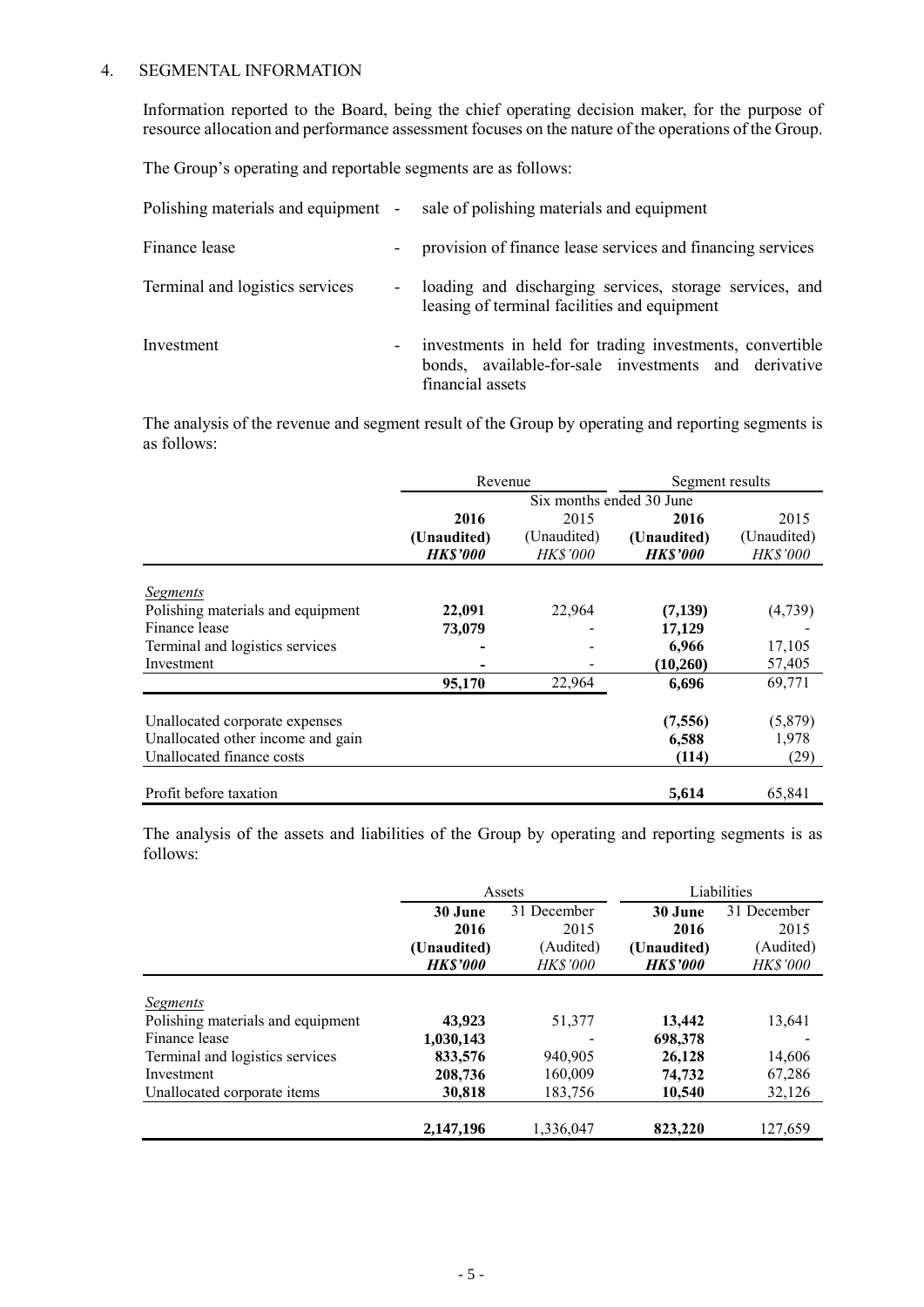# 5. FINANCE COSTS

|                                                         | Six months ended 30 June |                 |  |
|---------------------------------------------------------|--------------------------|-----------------|--|
|                                                         | 2016                     | 2015            |  |
|                                                         | (Unaudited)              | (Unaudited)     |  |
|                                                         | <b>HK\$'000</b>          | <b>HK\$'000</b> |  |
|                                                         |                          |                 |  |
| Interest on other loan wholly repayable within one year | 15                       |                 |  |
| Finance lease charges                                   | 99                       | 29              |  |
|                                                         |                          |                 |  |
|                                                         | 114                      | 29              |  |

# 6. TAXATION

|                                                                            | Six months ended 30 June<br>2016<br>2015 |                         |
|----------------------------------------------------------------------------|------------------------------------------|-------------------------|
|                                                                            | (Unaudited)<br><b>HK\$'000</b>           | (Unaudited)<br>HK\$'000 |
| The charge comprises:                                                      |                                          |                         |
| Current tax<br>- Hong Kong profits tax<br>- PRC income tax                 | 1,438                                    | 1,495                   |
| Deferred tax                                                               |                                          |                         |
| - Withholding tax on undistributed profits of<br>joint ventures in the PRC | 1,056                                    | 2,610                   |
|                                                                            | 2,494                                    | 4,105                   |

# 7. PROFIT FOR THE PERIOD

|                                            | Six months ended 30 June |                 |  |
|--------------------------------------------|--------------------------|-----------------|--|
|                                            | 2016                     | 2015            |  |
|                                            | (Unaudited)              | (Unaudited)     |  |
|                                            | <b>HK\$'000</b>          | <b>HK\$'000</b> |  |
| Profit for the period has been             |                          |                 |  |
| arrived at after charging/(crediting):     |                          |                 |  |
| Depreciation of plant and equipment        | 728                      | 358             |  |
| Cost of inventories recognised as expenses | 21,059                   | 21,775          |  |
| Impairment loss on trade receivables       | 2,680                    | 272             |  |
| Interest income                            | (126)                    | (1, 819)        |  |

# 8. DIVIDEND

The Board does not recommend payment of an interim dividend for the six months ended 30 June 2016 (six months ended 30 June 2015: Nil).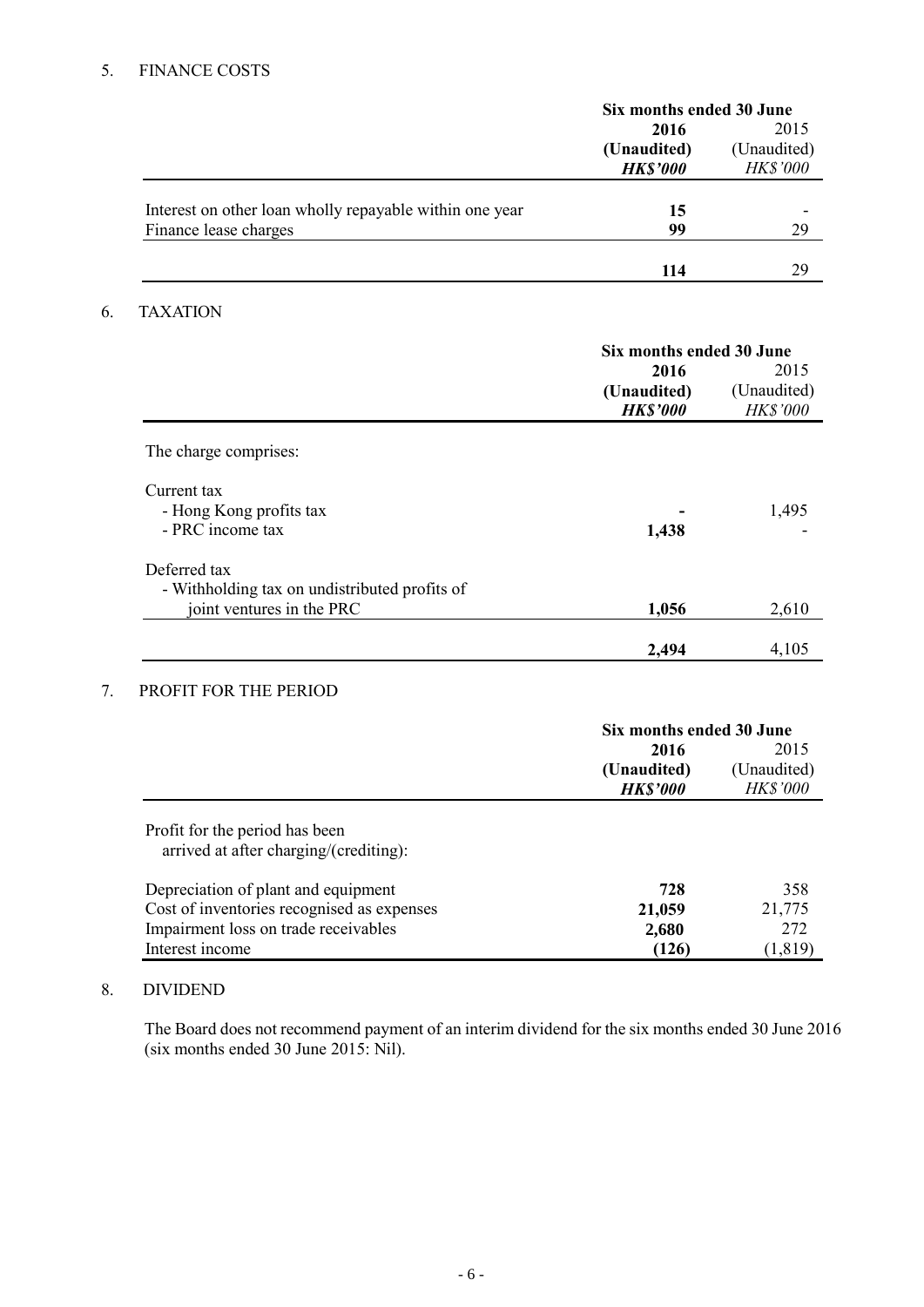# 9. (LOSS)/EARNINGS PER SHARE

The calculation of the basic and diluted (loss)/earnings per share is based on the following data:

|                                                             | Six months ended 30 June |                 |  |
|-------------------------------------------------------------|--------------------------|-----------------|--|
|                                                             | 2016                     | 2015            |  |
|                                                             | (Unaudited)              | (Unaudited)     |  |
|                                                             | <b>HK\$'000</b>          | <b>HK\$'000</b> |  |
| (Loss)/profit attributable to owners of the Company for     |                          |                 |  |
| the purpose of basic and diluted (loss)/earnings per share  | (4,546)                  | 61,719          |  |
|                                                             |                          |                 |  |
|                                                             | <b>Number of shares</b>  |                 |  |
|                                                             | <b>30 June 2016</b>      | 30 June 2015    |  |
|                                                             | (Unaudited)              | (Unaudited)     |  |
|                                                             | '000                     | '000            |  |
|                                                             |                          |                 |  |
| Weighted average number of ordinary shares for              |                          |                 |  |
| the purpose of basic and dilutive (loss)/earnings per share | 11,919,198               | 11,919,198      |  |

Diluted earnings per share for the six months ended 30 June 2015 is the same as the basic earnings per share as the computation of diluted earnings per share does not assume the exercise of the Company's share options because the exercise price of those options is higher than the average market price of the Company's shares during that period.

### 10. FINANCE LEASE RECEIVABLES

The finance lease receivables are receivable in two to five years.

### 11. TRADE RECEIVABLES, OTHER RECEIVABLES, DEPOSITS AND PREPAYMENTS

The Group has a policy of allowing average credit period of 0 to 180 days to its trade customers. In addition, for certain customers with long-established relationship and good past repayment histories, a longer credit period may be granted.

The aged analysis of the trade receivables of HK\$24,460,000 (31 December 2015: HK\$26,523,000) which are included in the Group's trade receivables, other receivables, deposits and prepayments is as follows:

|                                             | 30 June         | 31 December     |
|---------------------------------------------|-----------------|-----------------|
|                                             | 2016            | 2015            |
|                                             | (Unaudited)     | (Audited)       |
|                                             | <b>HK\$'000</b> | <b>HK\$'000</b> |
|                                             |                 |                 |
| Within 30 days                              | 14,547          | 9,558           |
| $31$ to 60 days                             | 4,069           | 4,935           |
| $61$ to 90 days                             | 3,108           | 5,394           |
| Over 90 days                                | 2,736           | 6,636           |
|                                             | 24,460          | 26,523          |
| Other receivables, deposits and prepayments | 70,418          | 3,075           |
|                                             |                 |                 |
|                                             | 94,878          | 29,598          |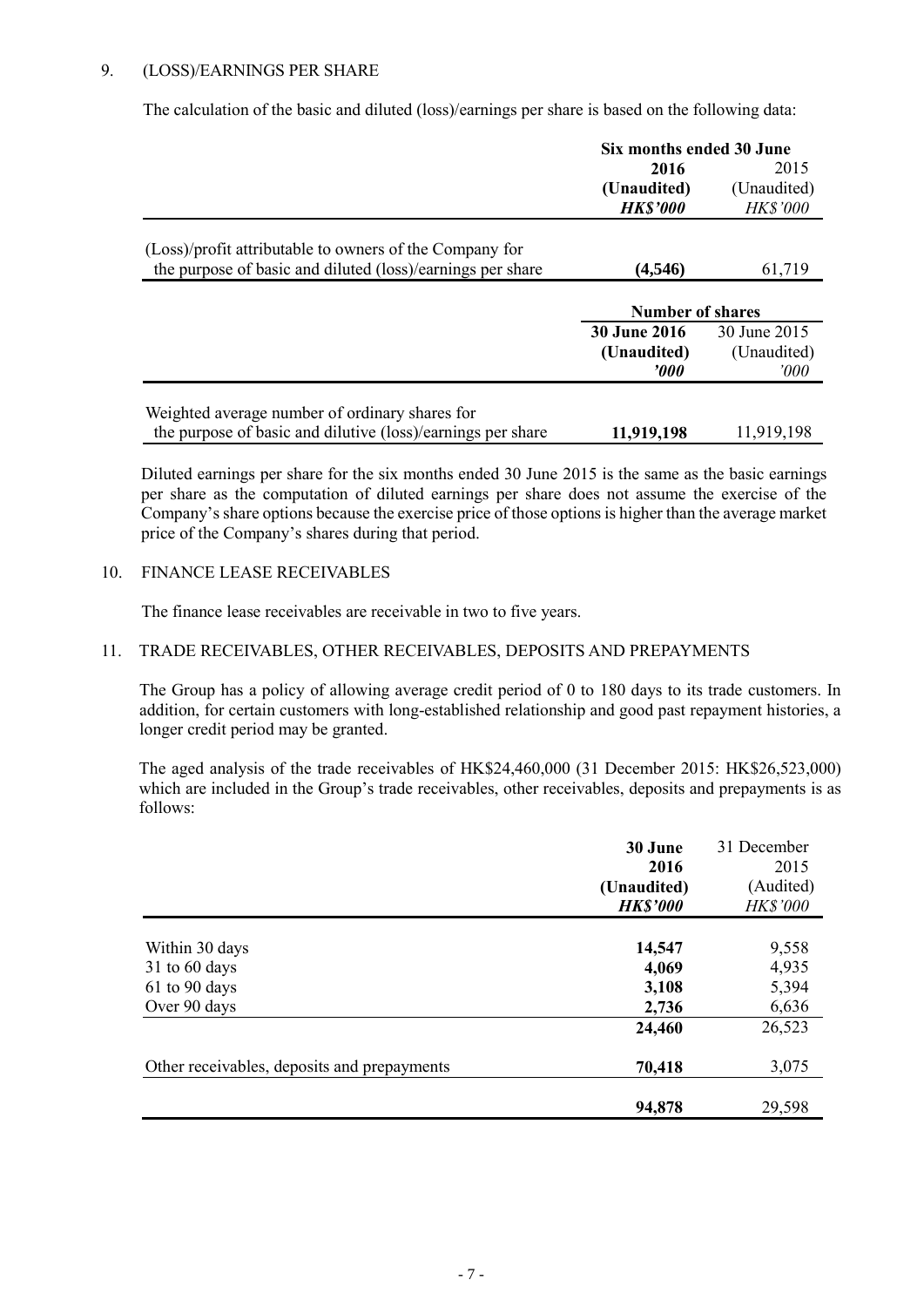### 12. TRADE PAYABLES, OTHER PAYABLES AND ACCRUALS

The aged analysis of the trade payables of HK\$10,301,000 (31 December 2015: HK\$5,254,000) which are included in the Group's trade payables, other payables and accruals is as follows:

|                             | 30 June         | 31 December     |
|-----------------------------|-----------------|-----------------|
|                             | 2016            | 2015            |
|                             | (Unaudited)     | (Audited)       |
|                             | <b>HK\$'000</b> | <b>HK\$'000</b> |
|                             |                 |                 |
| Within 30 days              | 6,614           | 3,398           |
| $31$ to 60 days             | 1,981           | 927             |
| 61 to 90 days               | 710             | 890             |
| Over 90 days                | 996             | 39              |
|                             | 10,301          | 5,254           |
| Other payables and accruals | 259,328         | 67,500          |
|                             | 269,629         | 72,754          |

#### 13. CONTINGENT LIABILITIES

The Group had no material contingent liabilities as at 30 June 2016 and 31 December 2015.

### 14. CHARGE OF ASSETS

At 30 June 2016, the Group's obligations under finance leases were secured by the lessors' charges over the motor vehicles with carrying value of approximately HK\$1,252,000 (31 December 2015: HK\$779,000).

As at 30 June 2016, the other loan raised by the Group of approximately HK\$3,500,000 (31 December 2015: HK\$2,293,000) was secured by the life insurance policy for key management held by the Group.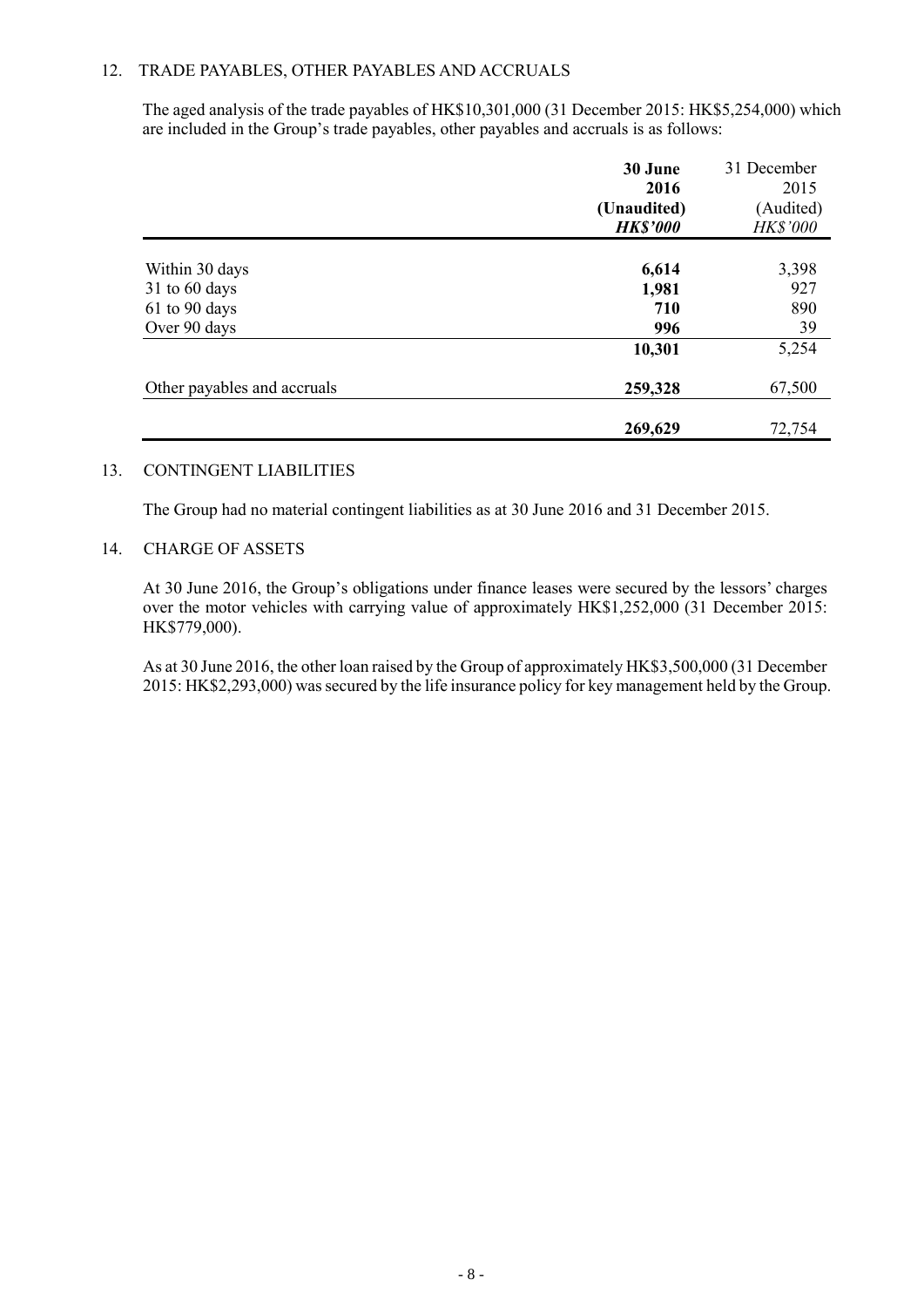# 15. OPERATING LEASE COMMITMENTS

The Group as lessee:

At the end of the reporting period, the Group had commitments for future minimum lease payments under non-cancellable operating leases in respect of office premises which fall due as follows:

|                                       | 30 June         | 31 December     |
|---------------------------------------|-----------------|-----------------|
|                                       | 2016            | 2015            |
|                                       | (Unaudited)     | (Audited)       |
|                                       | <b>HK\$'000</b> | <b>HK\$'000</b> |
|                                       |                 |                 |
| Within one year                       | 1,982           | 1,686           |
| In the second to fifth year inclusive | 130             | 519             |
|                                       |                 |                 |
|                                       | 2,112           | 2,205           |

The Group as lessor:

At the end of the reporting period, the Group had contracted with tenant for the following future minimum lease payments:

|                                       | 30 June<br>2016 | 31 December<br>2015 |
|---------------------------------------|-----------------|---------------------|
|                                       | (Unaudited)     | (Audited)           |
|                                       | <b>HK\$'000</b> | HK\$'000            |
|                                       |                 |                     |
| Within one year                       | 921             |                     |
| In the second to fifth year inclusive | 384             |                     |
|                                       |                 |                     |
|                                       | 1,305           |                     |

# 16. CAPITAL COMMITMENTS

At 30 June 2016 and 31 December 2015, the Group had no material capital commitments.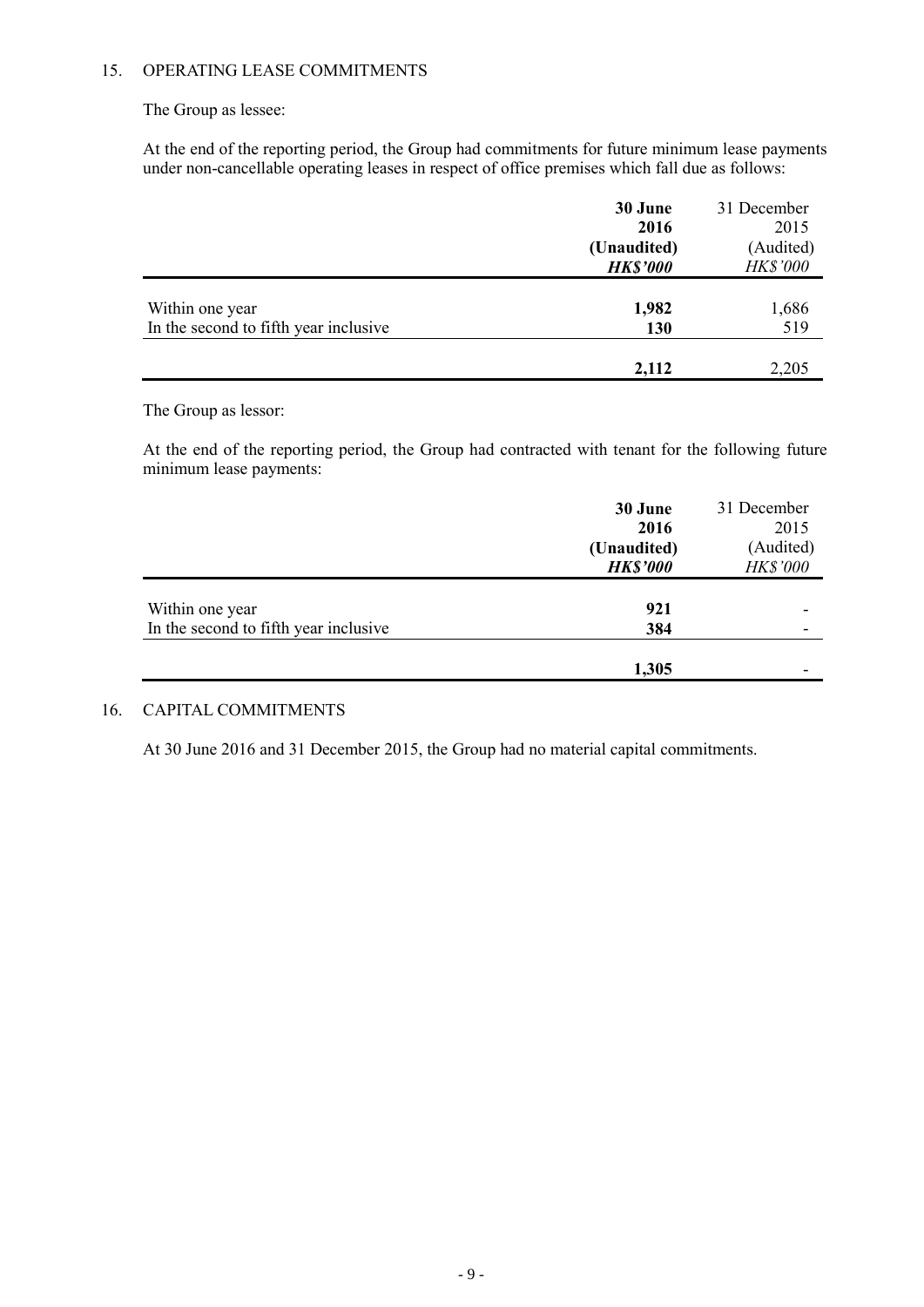# **MANAGEMENT DISCUSSION AND ANALYSIS**

### *Business Review and Financial Performance*

The Group's turnover for the six months ended 30 June 2016 decreased by 48.5% to approximately HK\$101.9 million as compared with the corresponding period in 2015. The decrease in turnover was mainly due to decrease in gross proceeds from sales of held for trading investments. Segmental revenue of polishing materials and equipment segment decreased by 3.8% to approximately HK\$22.1 million for the six months ended 30 June 2016, as compared with the same period last year. The decrease in the revenue of polishing materials and equipment division was mainly due to decrease in sales in the PRC. Segmental revenue of finance lease division for the period amounted to HK\$73.1 million.

The Group has completed the acquisition of the entire issued share capital in China Ever Grand Capital Group Limited ("CEGCG") and assignment of shareholder's loan and capital injection to Beijing Ever Grand International Finance Lease Co., Ltd. ("BEGIFL") in January 2016. The Group holds 51.39% of the equity of BEGIFL. BEGIFL is engaged in provision of finance lease services and financing services. Segment turnover and segment profit of the finance lease division for the period amounted to approximately HK\$73.1 million and HK\$17.1 million respectively.

Rizhao Lanshan Wansheng Harbour Company Limited ("Rizhao Lanshan") is engaged in provision of terminal and logistics services including loading and discharging, storage and transfer of iron ore, steel products, timber and other goods and leasing of terminal facilities and equipment in Lanshan Harbour, Rizhao Port, Shandong Province of the PRC. Segment profit of the terminal and logistics services division for the period amounted to approximately HK\$7.0 million and segment loss of investment division and the polishing materials and equipment division for the period amounted to HK\$10.3 million and HK\$7.1 million respectively.

Loss for the six months ended 30 June 2016 attributable to the owners of the Company was approximately HK\$4.5 million (six months ended 30 June 2015: profit of HK\$61.7 million). The profits from share of results of joint ventures were decreased from approximately HK\$26.3 million for the six months ended 30 June 2015 to approximately HK\$21.5 million for the six months ended 30 June 2016, mainly due to decrease in profit of Rizhao Lanshan. During the six months ended 30 June 2016, the Group records loss on disposals of held for trading investments of approximately HK\$1.1 million, increase in fair value of held for trading investments of approximately HK\$0.5 million and decrease in fair value of convertible bonds designated as financial assets at fair value through profit or loss of approximately HK\$4.5 million.

### *Liquidity and Financial Resources*

As at 30 June 2016, the Group had interest-bearing other loans and borrowings of approximately HK\$499.7 million (31 December 2015: HK\$2.3 million).

As at 30 June 2016, current assets of the Group amounted to approximately HK\$750.7 million (31 December 2015: HK\$568.5 million). The Group's current ratio (measured as total current assets to total current liabilities) was approximately 2.41 times as at 30 June 2016 as compared with 5.06 times as at 31 December 2015. At 30 June 2016, the Group had total assets of approximately HK\$2,147.2 million (31 December 2015: HK\$1,336.0 million) and total liabilities of approximately HK\$823.2 million (31 December 2015: HK\$127.7 million), representing a gearing ratio (measured as total liabilities to total assets) of 38.3% as at 30 June 2016 as compared with 9.6% as at 31 December 2015.

Material fluctuations in the comparative figures are mainly due to completion of acquisition of the entire issued share capital in CEGCG and capital injection to BEGIFL in January 2016

# *Significant Investments*

At 30 June 2016, the Group has available-for-sale investments and held for trading investments amounting to approximately HK\$25.8 million and HK\$119.5 million (31 December 2015: HK\$2.0 million and HK\$44.1 million) respectively.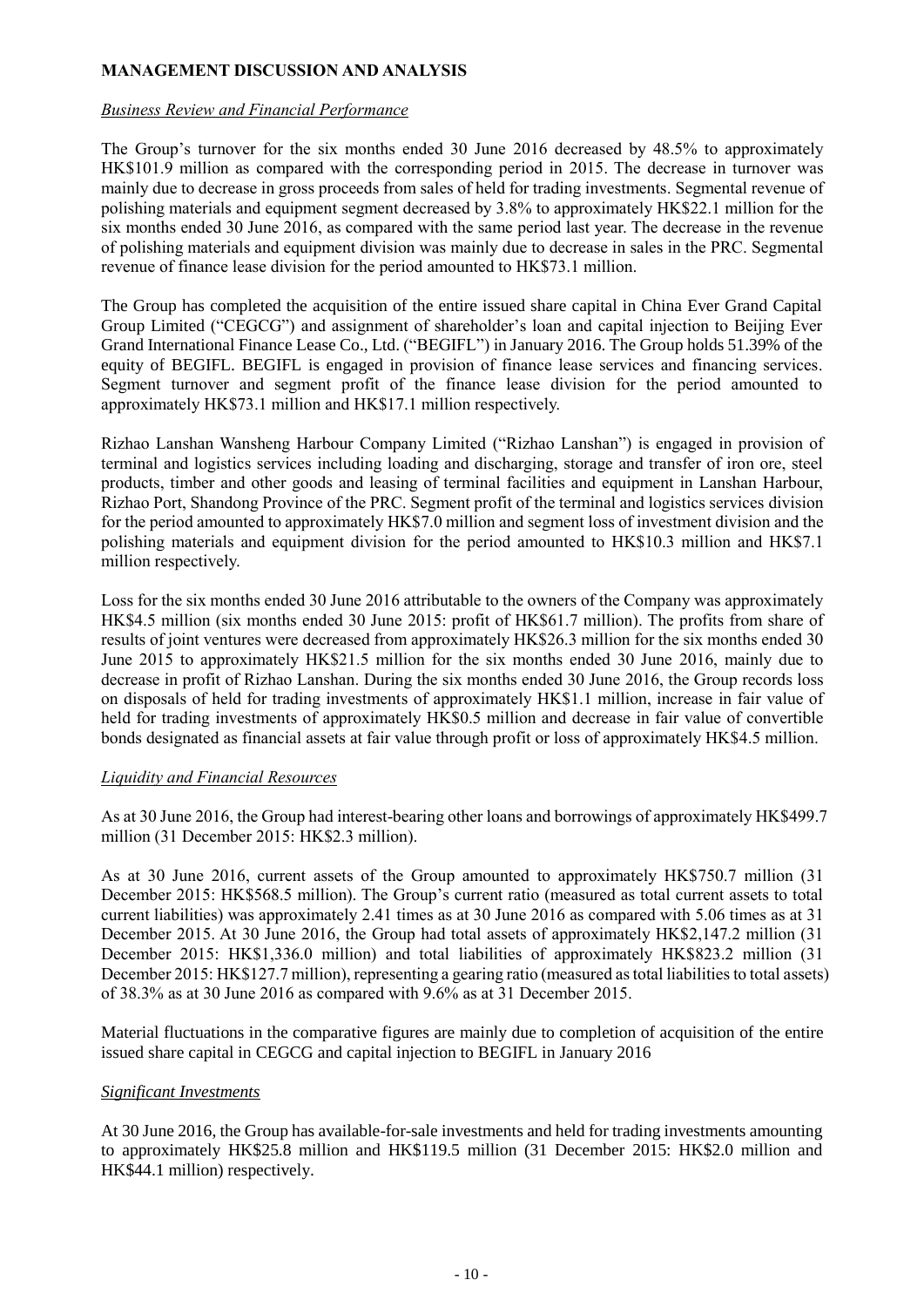# *Material Acquisitions*

The Group has completed the very substantial acquisition and connected transaction in relation to the acquisition of the entire issued share capital in CEGCG and assignment of shareholder's loan and capital injection to BEGIFL on 7 January 2016. For details, please refer to the Company's circular dated 30 October 2015 and the announcement dated 7 January 2016.

# *Litigations*

The Group has no material litigation as at 30 June 2016 and 31 December 2015.

# *Foreign Exchange Exposures*

The Group's purchases and sales are mainly denominated in United States dollars, Hong Kong dollars and Renminbi. The operating expenses of the Group are either in Hong Kong dollars or Renminbi. The Group's treasury policy is in place to monitor and manage its exposure to fluctuation in exchange rates.

### *Outlook*

In the second half of this year, the Group will continue facing difficult operating environment, due to the global political and economic uncertainties, and the slowdown of China economy and rather weak performance of China import and export industry. However, as the various micro stimulus implemented by the Chinese government gradually appeared to be effective and the long-term reform has been impacting on the investment confidence, the economic growth will be gradually stable.

Due to the extreme unstable market conditions, the Group will continue to take a conservative approach towards its investment portfolio and strategies in order to improve the performance of the investment segment.

Meanwhile, the Group has a conservative view towards the outlook of the polishing materials and equipment business and will continue to explore effective cost-saving measures, trying to change its long loss making situation. The management also commences study on the feasibility of disposal of this business segment.

With the completion of acquiring a financial leasing subsidiary in the PRC in early January this year, the subsidiary is already in full operation and according to the performance for the first six months this year, it produced a positive contribution to the Group and the Group expect to emphasis its future development and form new business growth and profitability of the Group.

### *Employees and Remuneration*

As at 30 June 2016, the Group had 73 employees (excluding employees of the Company's joint ventures) in Hong Kong and the PRC. The employees are remunerated with basic salary, bonus and other benefits in kind with reference to industry practice and their individual performance.

# **PURCHASE, REDEMPTION OR SALE OF LISTED SECURITIES**

Neither the Company, nor any of its subsidiaries purchased, sold or redeemed any of the listed securities of the Company during the six months ended 30 June 2016.

# **CORPORATE GOVERNANCE**

The Board considers that good corporate governance of the Company is crucial to safeguarding the interests of the shareholders and enhancing the performance of the Group. The Board is committed to maintaining and ensuring high standards of corporate governance. The Company has applied the principles and complied with all the applicable code provisions of the Corporate Governance Code and Corporate Governance Report as set out in Appendix 14 of the Listing Rules for the six months ended 30 June 2016, except for the following deviations: